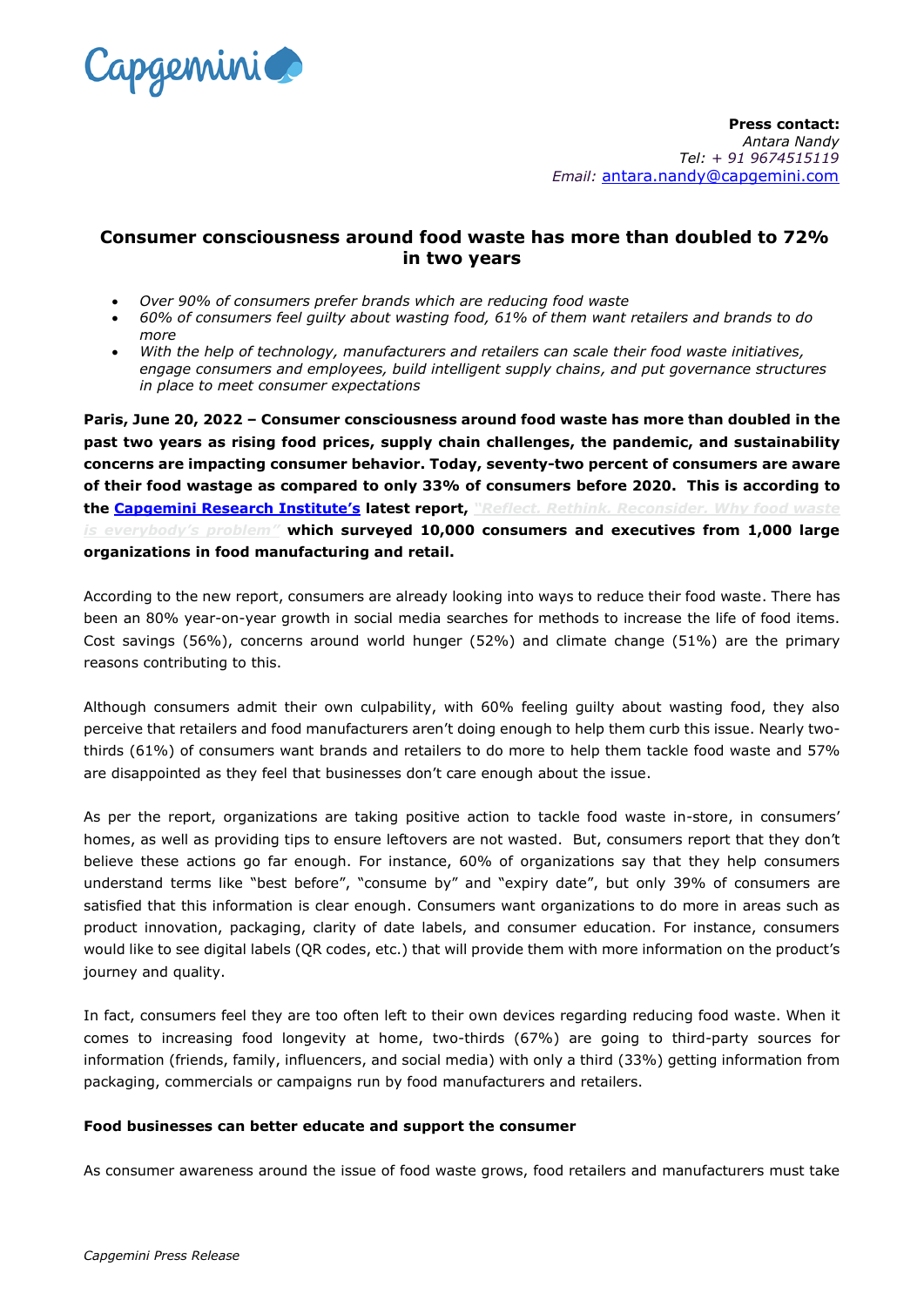

action to win consumer confidence, cites the report. 91% of consumers say that they are willing to buy from brands and retailers that disclose information on their food waste, while 58% will increase their spend with companies taking active steps to manage food waste.

*"The increased awareness amongst consumers and the initiatives being taken by businesses to tackle food waste is a positive step forward",* said Tim Bridges, Global Sector Lead, Consumer Products, Retail and Distribution at Capgemini**.** *"With the help of technology, organizations can track and assess food waste at every stage of the food value chain to enable action at the right time, while also engaging with their consumers by inculcating waste avoiding behaviors and making them an active participant in waste reduction. An agile, intelligent supply chain can also enable an effective collaboration across the value chain to create a sustainable and future-ready ecosystem."*

### **A fragmented food chain**

Although reducing food waste at the retail and consumption phase is an important facet, much more food is lost during production and distribution (1.5bn tons vs  $931m$  tons).<sup>1</sup> More than three in four (77%) organizations say they have committed to the United Nations' Sustainability Development Goals 12.3 (UN SDG 12.3), a framework which focuses on halving per-capita food waste at retail and consumer levels and reducing food losses along production and supply chains, including post-harvest losses, by 2030. However, only 15% of organizations say they have achieved or are on track to achieve their targets.

According to the report, this is due to a fragmented approach to addressing food waste and loss across the food chain. Although food retailers and manufacturers focus on reducing food waste in upstream logistics (44% of retailers and 50% of manufacturers) and processing and packaging (43% retailers, 46% manufacturers), few players pay the same attention to agricultural production (22% retailers and 23% manufacturers) or downstream storage (18% retailers and 21% manufacturers). With produce often crossing international borders, getting a handle on where, when, and how much food loss and waste is occurring is proving a challenge for manufacturers and retailers.

## **Technology can help accelerate the fight against food waste**

The report recommends a three-pronged approach to tackle food waste, backed by technology:

- Engage consumers and employees in food waste management initiatives: Organizations can use technology to inculcate waste-avoiding behaviors among consumers, bolster awareness initiatives and incentivize employees to encourage proactive behavior
- Collaborate across the value chain: Implementing and scaling technology solutions such as data driven demand forecasting, temperature monitoring, inventory management can help organizations maximize impact. An agile and intelligent supply chain with data sharing ecosystems, increased collaboration across the wider ecosystem can help accelerate change
- Set, monitor, and report food waste-related metrics: Organizations need to set up goals, measure progress, and have the right governance structure in place to understand root causes of waste, and course correction mechanisms. With the right use of technology, organizations can track, assess, report, and reduce food waste across the value chain.

To read the full report, click here.

<sup>1</sup> WWF, "Over 15% of food is lost before leaving the farm - WWF report," July 21, 2021.

 $1$  United Nations Environment Programme, "Definition of food loss and waste, "UN: 17% of all food available at consumer levels is wasted," March 4, 2021.